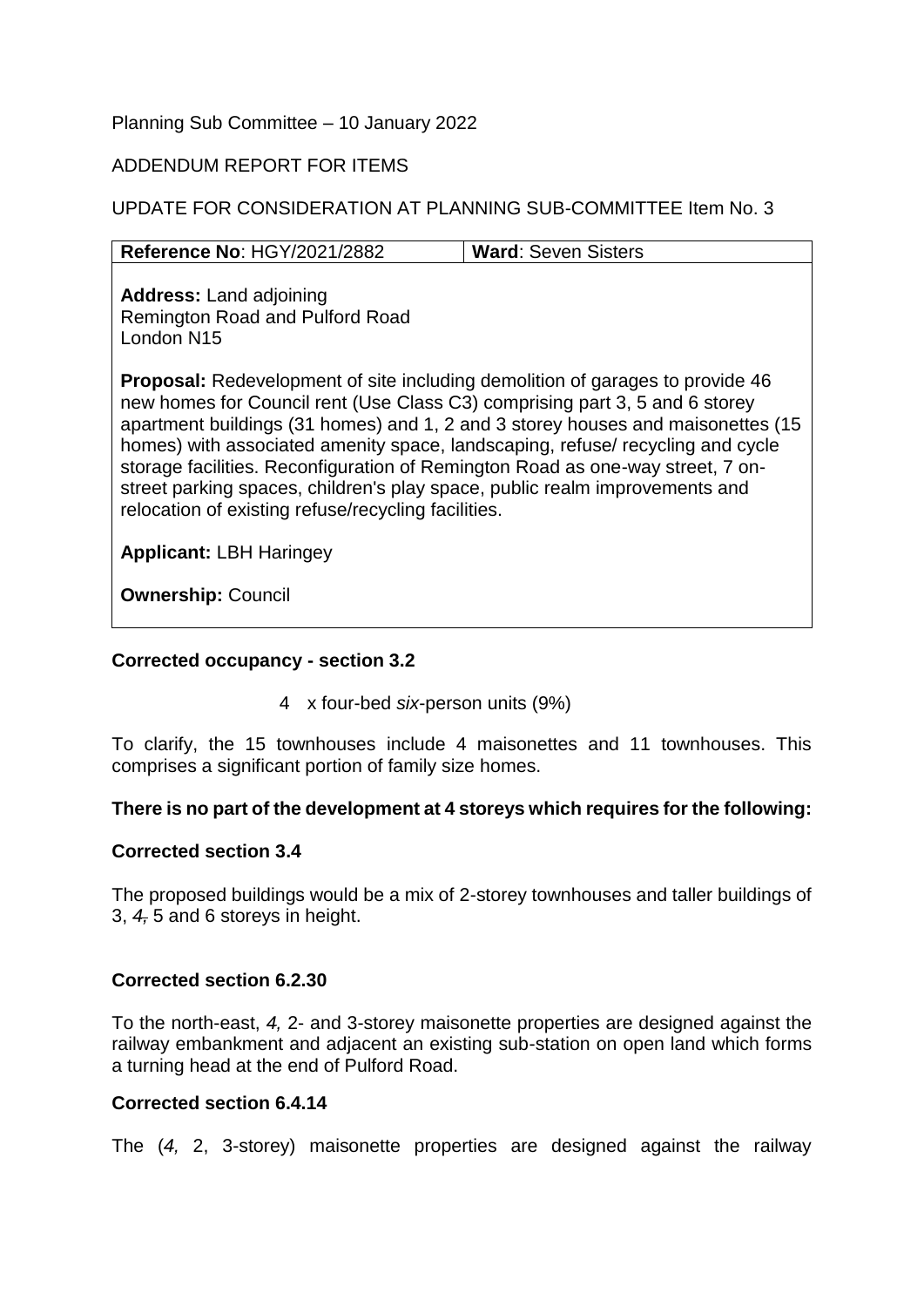embankment and adjacent an existing sub-station on open land which forms a turning head at the end of Pulford Road.

# **Section 5.4 clarification that support is from Cllr Blake**

The following Councillor made representations:

Cllr Barbara J Blake (Support)

# **Appendix 1: Conditions**

Clarification on the number of trees to be provided. Condition 18-

d. Those new trees *(which shall be no less than 63)* and shrubs to be planted together with a schedule of species shall be submitted to, and approved in writing by, the Local Planning Authority prior to the commencement of the development.

# **Appendix 2: Internal consultation**

## LBH Trees officer:

I have reviewed the application, including the Arb report. It is proposed to remove 15 trees which are predominantly categorised as 'C' in accordance with BS 5837. These are trees of low quality and value and as such should not be an impediment to development. A small number of category B trees are also proposed for removal. To mitigate for the loss of existing canopy cover, the new landscaping plan proposes the planting of 63 new trees, including both native and ornamental species. The new trees will increase local canopy cover and provide a much more diverse tree resource for the area. This will increase biodiversity, improve the local environment and enhance the quality of life for existing and future residents.

# **Appendix 3: Neighbour Representations Update**

Response by applicant to objection received on 1<sup>st</sup> January 2022 by J Grant, 1 Rycroft Way:

# **1. Objector's comments and responses (responses in blue from the applicant team)**

## **Unequal treatment of disabled residents**

While overall the development is able to meet the standards of light on balance, the units which have been designed for wheelchair users are much more likely to fail to meet the standards. Particularly H03 which is a two bedroom home has the entire living area and one of the bedrooms as areas which won't receive any direct sunlight. None of the gardens receive direct sunlight either. Anyone living in a home that doesn't get sunlight is bad but particularly people with disabilities who are both less mobile and more likely to have depression and anxiety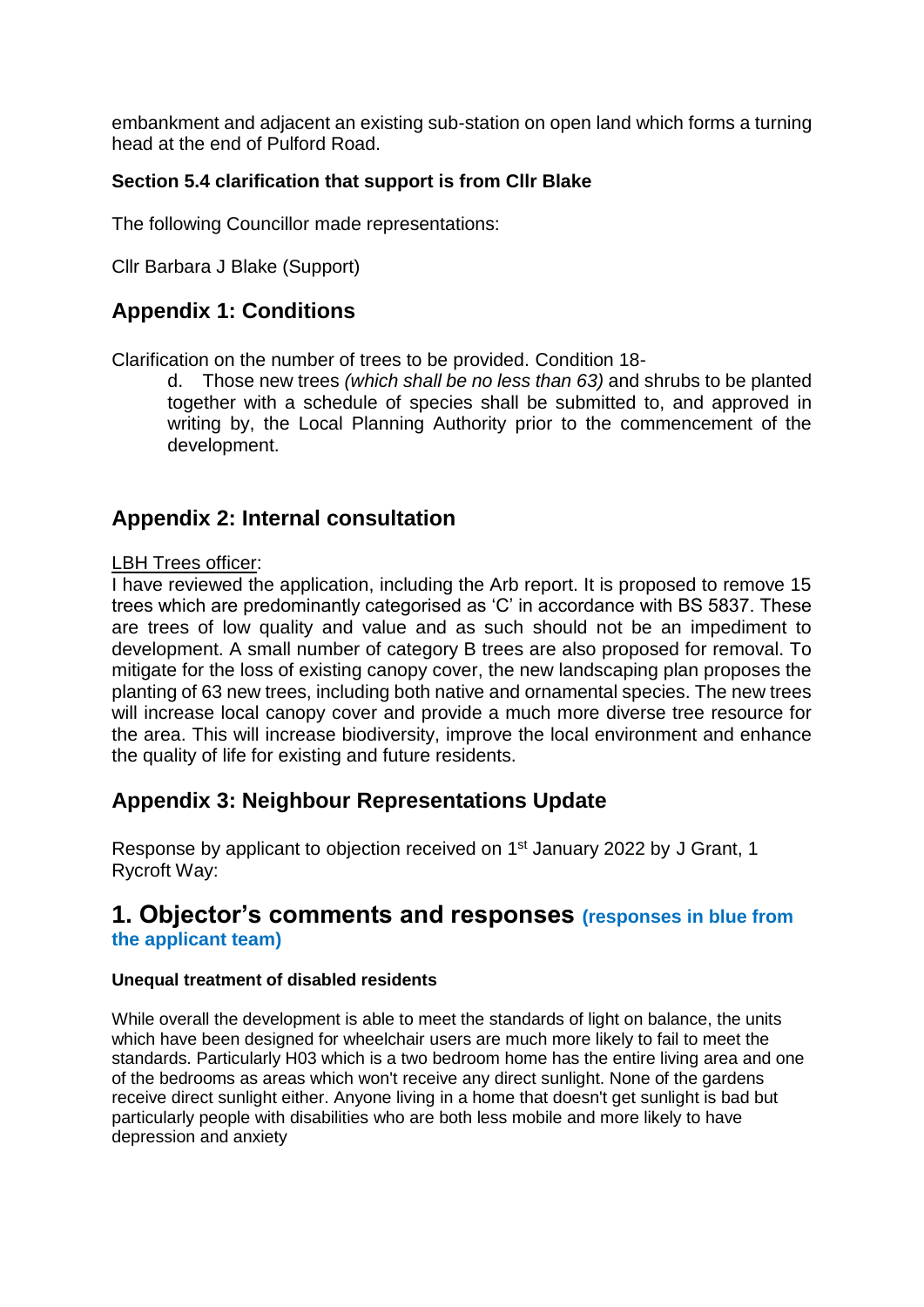*Map of areas that receive no direct sunlight, H02-H05 are wheelchair designated homes, there is only one further wheelchair designed home in the mews section*



- The wheelchair homes are placed at ground level for accessibility. It has its own entrance, amenity spaces to the front, and the rear is its dual aspect and is 71sqm. 10sqm larger than national housing standard requirements.
- The proposal achieves 96% compliance overall for internal daylight and sunlight in all habitable rooms, which is very high for an urban area.
- The wheelchair homes are open plan living and kitchen rather than an enclosed kitchen so that it is more useable for a wheelchair user. This makes the room deeper.
- With an enclosed kitchen, the rooms would comply to BRE standards for internal daylight.

While the majority of the pavement areas within the site do meet the minimum standard of 2m width predominantly the areas that fail to meet this standard are clustered around the wheelchair designed homes and disabled parking. Shown on map on following page.

-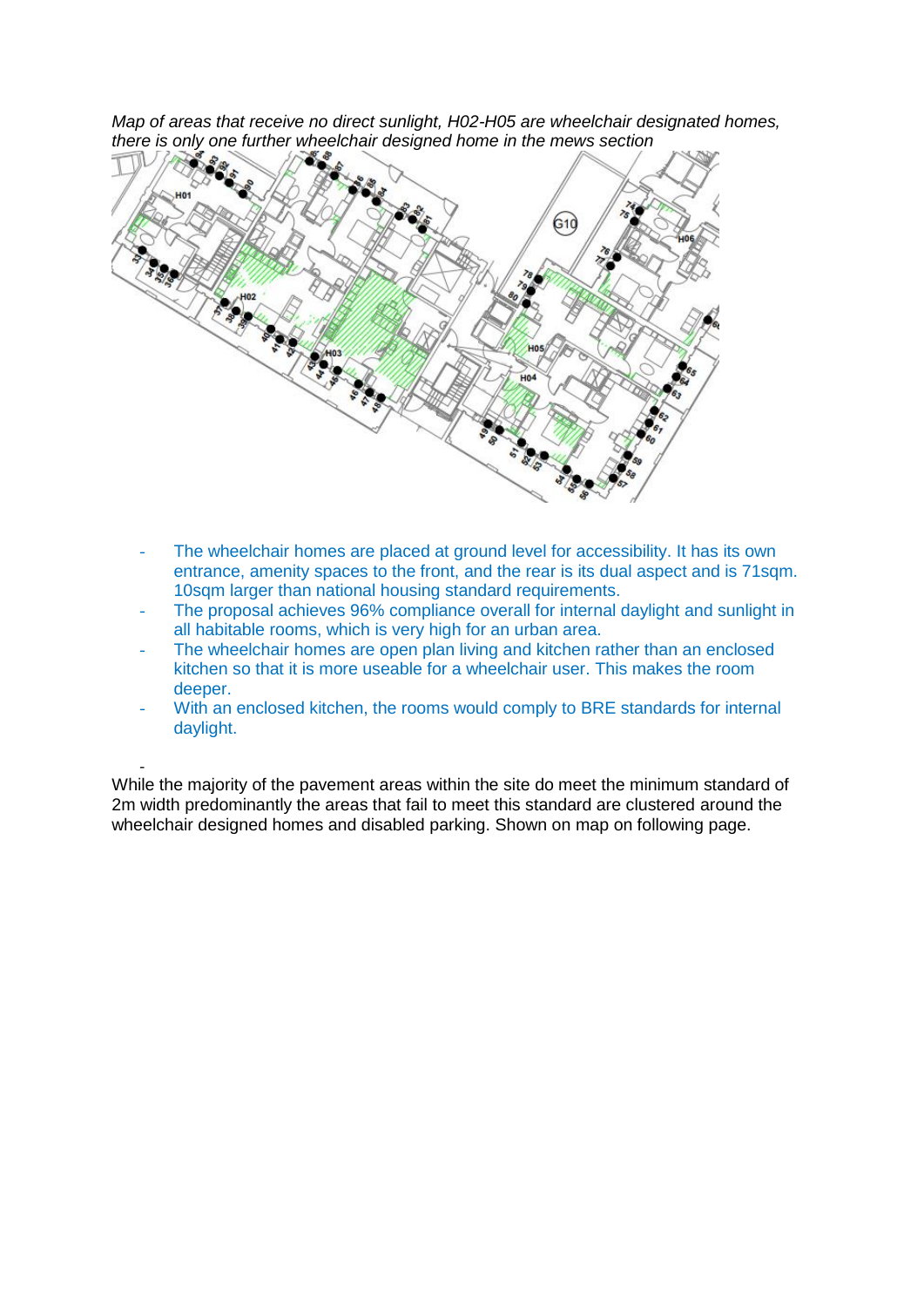

Also the disabled parking is all under trees which present specific difficulties to disabled residents through leaf and branch fall and location should be reconsidered.

The pavements meet The Department of Transport (DfT) guidance for Inclusive Mobility which states the following for the widths of streets:

- For two wheelchairs to pass is ideally 2000mm.
- A minimum of 1500mm for two wheelchair passing is acceptable in most instances.
- For one wheelchair is a minimum width is 1000mm.

### The proposal the DfT guidance

### **Failure to meet the Urban Green factor**

Even by the calculations offered by the applicant the project sits at 0.396316726, below the mayor's target of 0.40, which has been manually rounded up by the applicant in the provided spreadsheet.

- The UGF spreadsheet supplied by the GLA automatically rounds this figure up.
- 0.40 is a target figure, not a requirement.

I have further concerns on how the calculation made for the urban greening factor was reached, with a number of category errors that inflate its score;

-inclusion of softplay area, permeable hard surface, into semi natural vegetation category

All soft play areas are included in the category of permeable paving (as the soft play surface consists of a 'surface wetpour' which is permeable) or into semi-natural vegetation. The play areas included within the category of semi-natural vegetation consist of species-rich grassland. The category of permeable hard surface is not included in the semi-natural vegetation category but can be found under 'permeable paving'.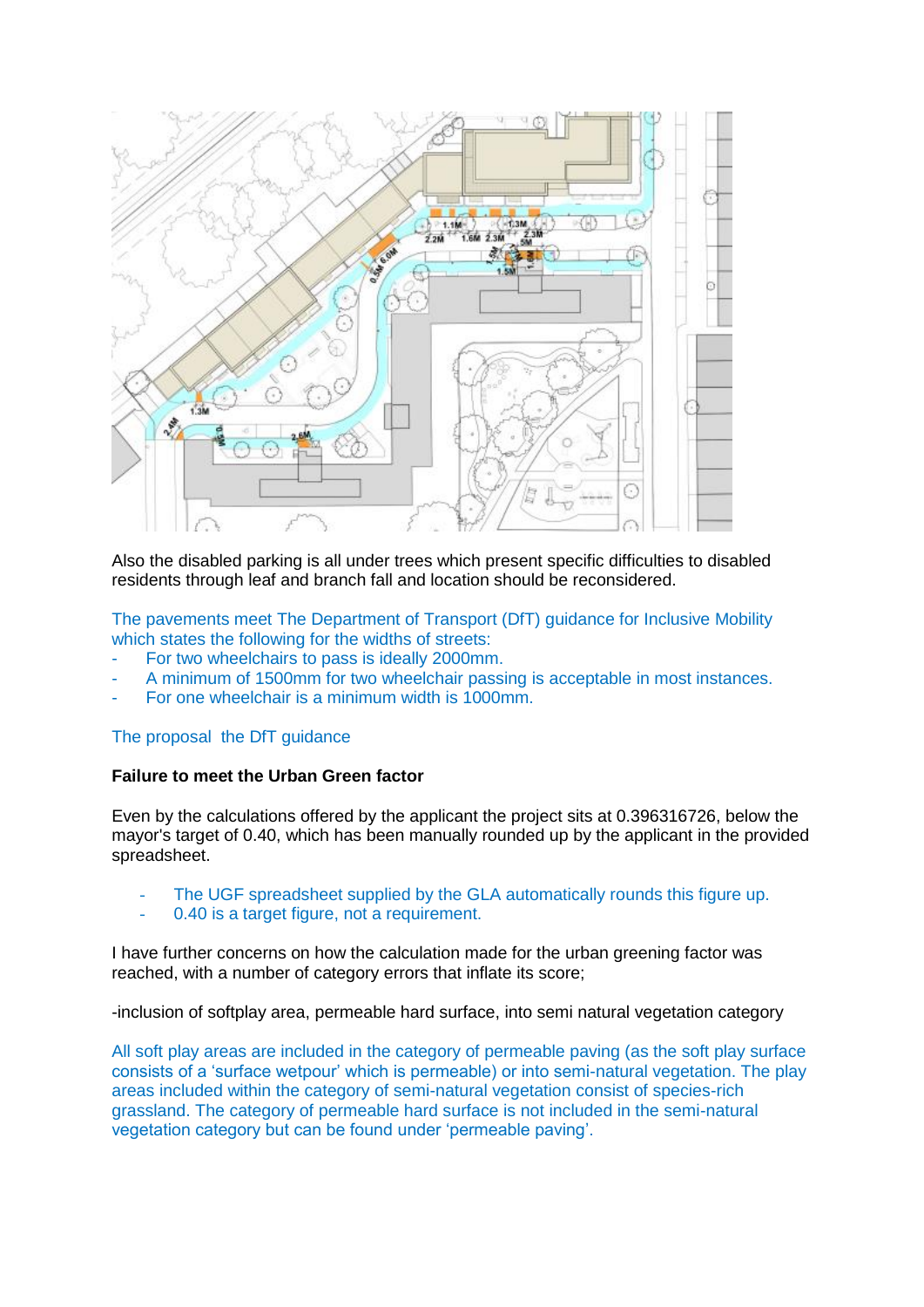-inclusion of amenity grassland in semi natural vegetation category, the Urban green factor is clear that irregardless of the species grass that is kept at a low enough level to allow for play, as is intended on numerous areas on this site, should be categorized as amenity grassland and not semi-natural vegetation

The areas for category semi-natural vegetation have all been included as the landscaped design is proposing species-rich grassland, which, in some instances, allows for doorstep play too. These areas will be constructed and maintained to the standards of semi-natural vegetation.

-inclusion of access hatches and machinery (I'm not including solar panels which are permitted for inclusion in category) into extensive green roof category

The roof plant equipment sits on top of a green roof usable to lay under solar panels and plant equipment. Therefore, this area can be included in the calculations.

If the mistakes in calculation I outline above are corrected the project will fall drastically below the Urban greening factor, how could it not? At its heart it is replacing a small park with a block of flats

0.4 UGF is achieved based on the GLA measurement criteria.

### **Loss of green park space**

The site currently is 52% public green open space- 2940m2 Its 38% pavements, roads and parking spaces- 2151m2

Following the development the amount of the site that would be paving, roads and parking spaces would rise to 42%- 2312m2 but the amount of public green open space would drop to 507m2, 9%.

It is a target within Haringey council drafted green and open spaces strategy to increase the amount of pocket parks within the borough by 250m2 per year, the loss of public park space on this single site would be the equivalent of 10 years of meeting that borough wide target.

The applicant was advised by the QRP to explore options to keep a bulk of the park space and the bulk of new housing units by keeping the development to the line of pre-existing housing on the site and one of the justifications for rejecting this sensible compromise between competing priorities of the council was that the design lead to 'reduced public space'

An option was explored to retain some of the open space with a linear block as requested by the QRP. However, this option was discounted for the following reasons:

- Habitable rooms are due north facing on one side of the block.
- Proximity to Network Rail's boundary.
- Small communal amenity to Network Rail's boundary.
- 11 fewer homes.

Through our S105 consultation process, 671 households were consulted who live close to the proposed site to inquire if they use the open space. In summary:

- Only 17 use the open space.
- Only four use the open space on a daily basis.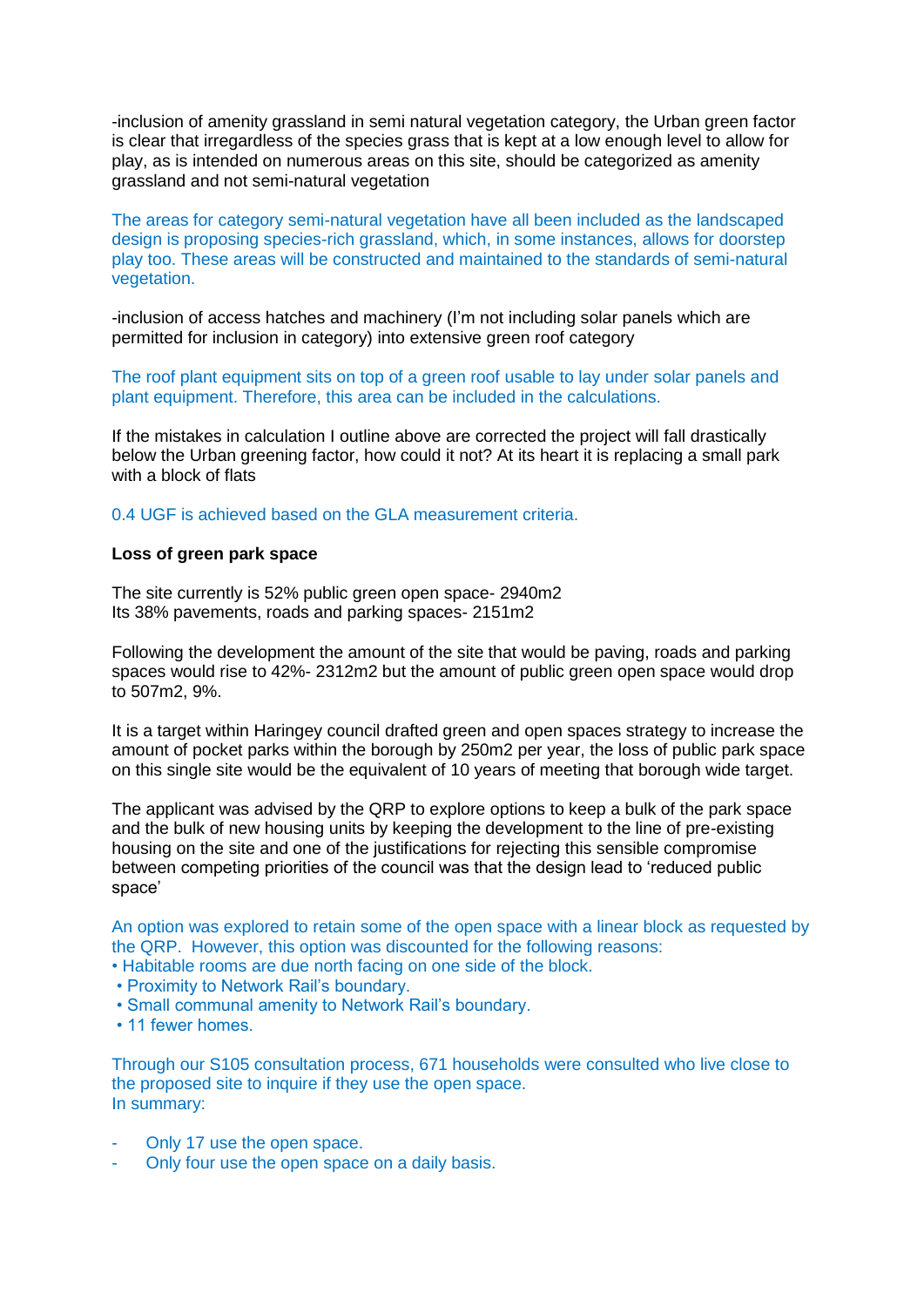At the statutory consultation, there were no objections from households who live in the immediate area.

### **Play space**

The applicant is introducing play space but doesn't take existing residents into account when calculating the requirements for children playspace, despite them also being council homes and having the same needs, particularly as of the 38 responses they received from tenants and leaseholders 17 said they used the green space, which if representative of the 670 households on the estate would be considerably more numerous than the 46 new units. Of the proposed 898m2 of proposed child play space the largest bulk of it comes from the south LEAP (524m2), which is created by improving existing green space incorporated into a play area.

The second largest LEAP (250m) is also for the most part currently an amenity space for the existing tenants. The existing tenants and units should be included in the calculation for playspace if they are losing a significant amenity to the proposed development and the sites being proposed to meet the child play space requirement will be spaces they will share with the new tenants. Only 124m2 of LEAP won't be shared space with existing tenants.

In the application there doesn't seem to be much at all separating their proposed LEAPs from the current site- the largest of the LEAP is the proposed addition to Moreton road with the majority of the site taken up with 'informal play areas' with a 'meandering path' is grasslands with a hard surface path, this is both what is already present in the parkspace on Remington road but also what is offered on the site of the proposed LEAP now, yet this is counted as new for the purposes of this project?

### The proposed play space provision meets the requirements of the London Plan in terms of size, type of play and travel distances.

Please note the following:

- The development is required to provide additional LAPs (i.e. non-equipped play area) not LEAPs (i.e. equipped play area) for the proposal.
- Calculations of LAPs are based on the London Plan, child yield calculator.
- Total LAP space provided = 898sqm, which exceeds the required play space area by 343sqm.
- This includes enhancements to a grass area at the corner of Pulford and Morton Road.
- We are not required to calculate existing children. However, we have provided 343sqm additional LAP areas and significant improvements to the public realm.
- The existing LEAP at the corner of Pulford and Morton Road at the corner of Pulford and Morton Road is retained.

*Photos of the site May 2012*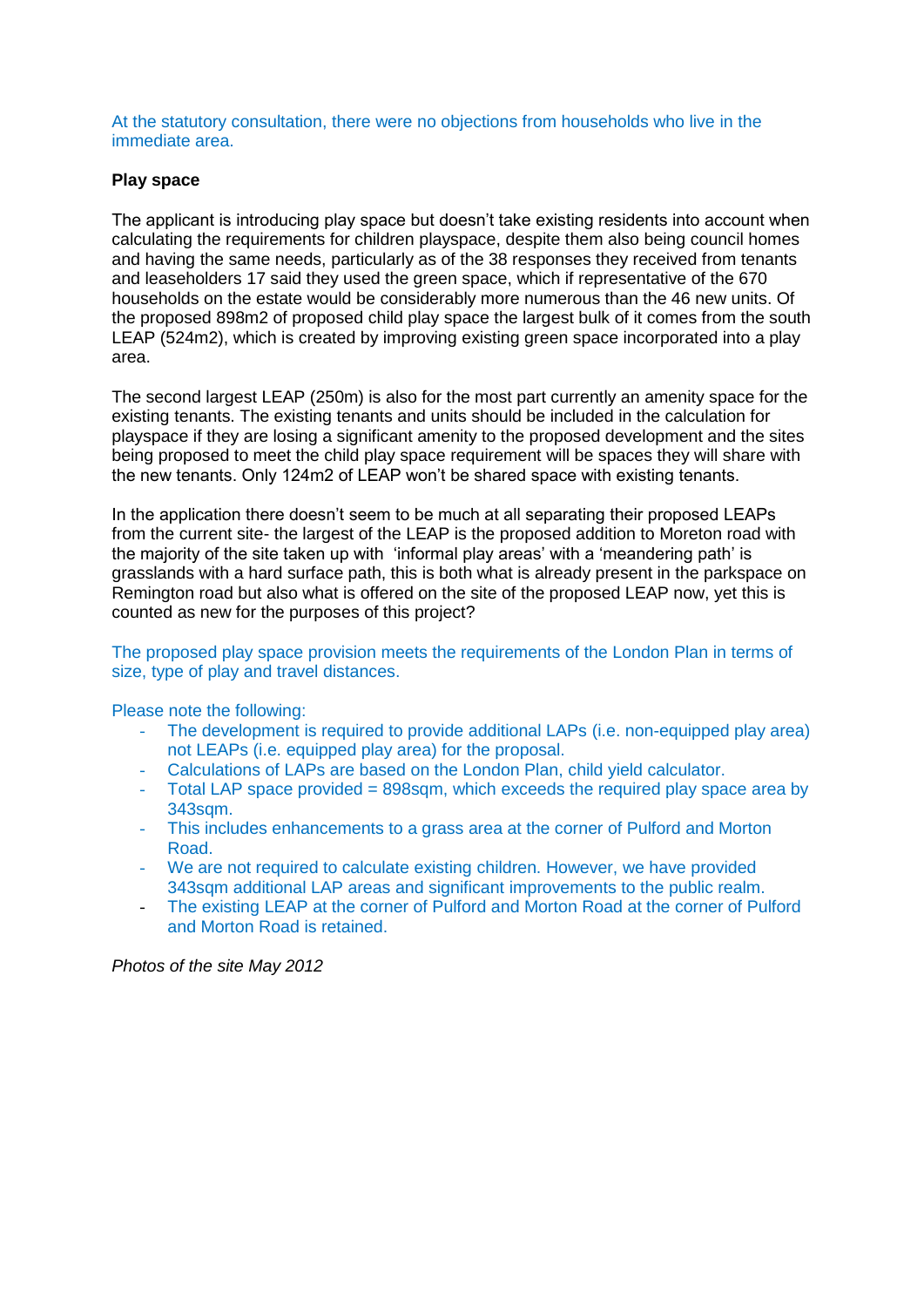

The applicant might claim that these aren't designated spaces but they are clearly amenity recreational areas intended for the existing council estate.

Also, I have been unable to confirm if this statement from a resident is correct but feedback received by the council from a resident claims that this site was created by a train crash that killed residents in the homes that existed on the site in the 50s, and that the council promised residents they wouldn't build on the site due to those deaths. If this is the case anywhere but a council estate this would be considered a memorial garden.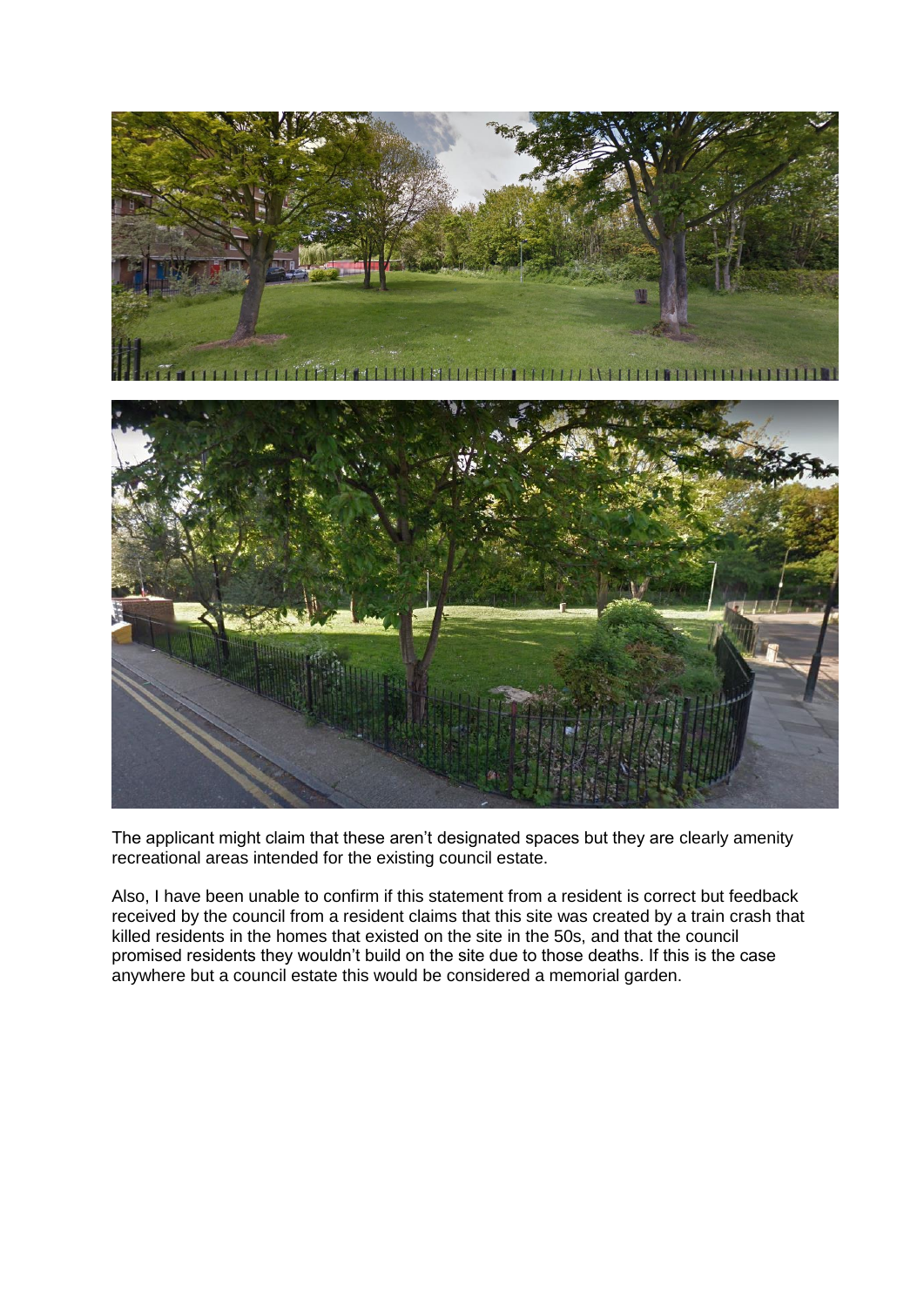| Representation                                   | Applicant response                                |
|--------------------------------------------------|---------------------------------------------------|
| If you are talking about the land by the bridge. | The proposed development has been designed        |
| In the fifties a train came off the tracks and   | having regard to the constraints and              |
| rolled down the bank into the street. The        | opportunities presented by the site and local     |
| Council gave the families assurance that the     | housing need.                                     |
| ground would not be built on. So many people     |                                                   |
| lost loved ones and it was the people in the     | It is not uncommon for new residential            |
| street houses that spent five days to dig them   | development to be located close to railway        |
| out. So are you saying the Council are going     | lines; however, the proximity of the railway in   |
| back on their word.                              | this instance has been considered in              |
|                                                  | consultation with the rail operators and the      |
| Don't let the promise the Council made to the    | site is not considered inappropriate for          |
| dead be broken.                                  | residential purposes. Should the planning         |
|                                                  | application be approved, further engagement       |
|                                                  | with the rail operators will take place to ensure |
|                                                  | the development is compliant with the             |
|                                                  | appropriate regulations.                          |

Through the S105 consultation process, 671 households were consulted who live close to the proposed site to inquire if they use the open space. In summary:

- Only 17 use the open space.
- Only four use the open space on a daily basis.

At the statutory consultation, there were no objections from households who live in the immediate area.

## **Overlooking, access and light**

One concern with the daylight and sunlight report produced is that as standard they don't include trees in its analysis of light levels, while this raises concerns for the disabled residents who will already face low or no level of sunlight outlines above as there will be trees introduced outside of their home at the front and rear (x amount of trees added to rear communal garden) and this dense tree growth should have been analysed in the daylight and sunlight report)

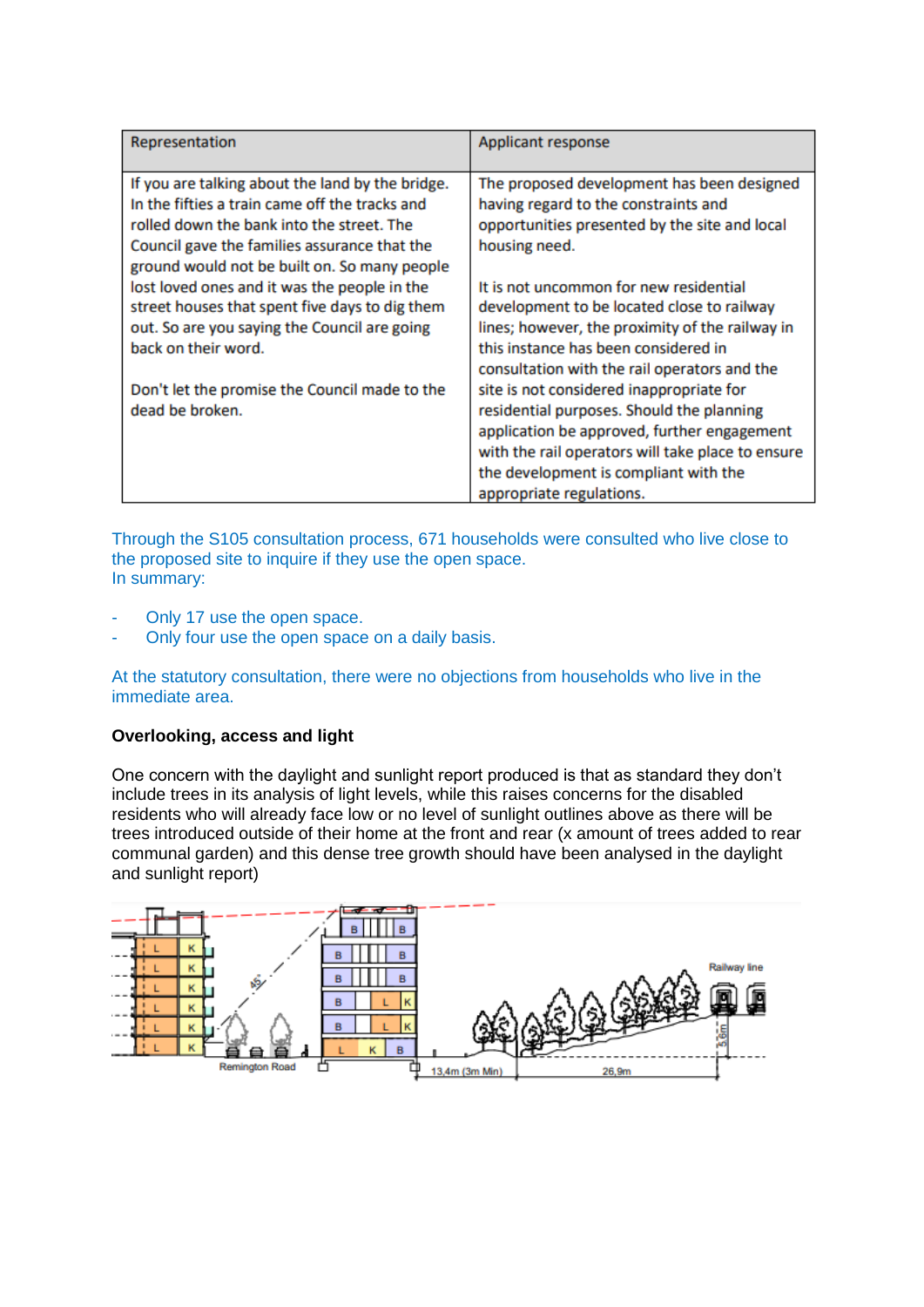

However this decision was particularly inappropriate at the rear of the townhouses

These face out towards the slope of the railway line and face a thick forest of trees which rises to 3 stories above them. As show on the diagram above, only during the height of summer would light reach the ground floor windows of the homes, and the gardens would never receive direct sunlight. In the Townhouse type TH.C this ground floor room would be the dining/living room and would receive no through light from the front of the house due to internal walls, leaving the main living space of the homes receiving sunlight only on rare occasions in summer.

### The daylight and sunlight for internal rooms assessment has been carried out based on the established BRE criteria.

Even with the current report Of the 18 private gardens, 14 receive less than 2 hours of sunlight on March  $21<sup>st</sup>$  in all of the garden and only two actually meet the requirement of half of the garden receiving 2 hours of sunlight on March 21<sup>st</sup>. The communal garden isn't analysed but as the gardens that surround it don't meet the requirement it's safe to assume it doesn't either. It is hard to give much credence to the claim that this green space is improved then, as a North facing communal amenity space is a negative in their own analysis and this one in particular is likely to not reach the BRE standards for light, which the current layout does achieve.

BRE guide for external spaces is intended to be used flexibly, particularly in urban locations, and the assessors are of the opinion that the proposal still provides a good level of external amenity for its future occupants, especially when taking into account the site constraints.

All outdoor amenity spaces are usable and attractive. The northeast facing communal amenity space is supplemented with new south facing amenity spaces such as Seven Sisters Square. No home has a private amenity space that faces solely due north.

### **Access**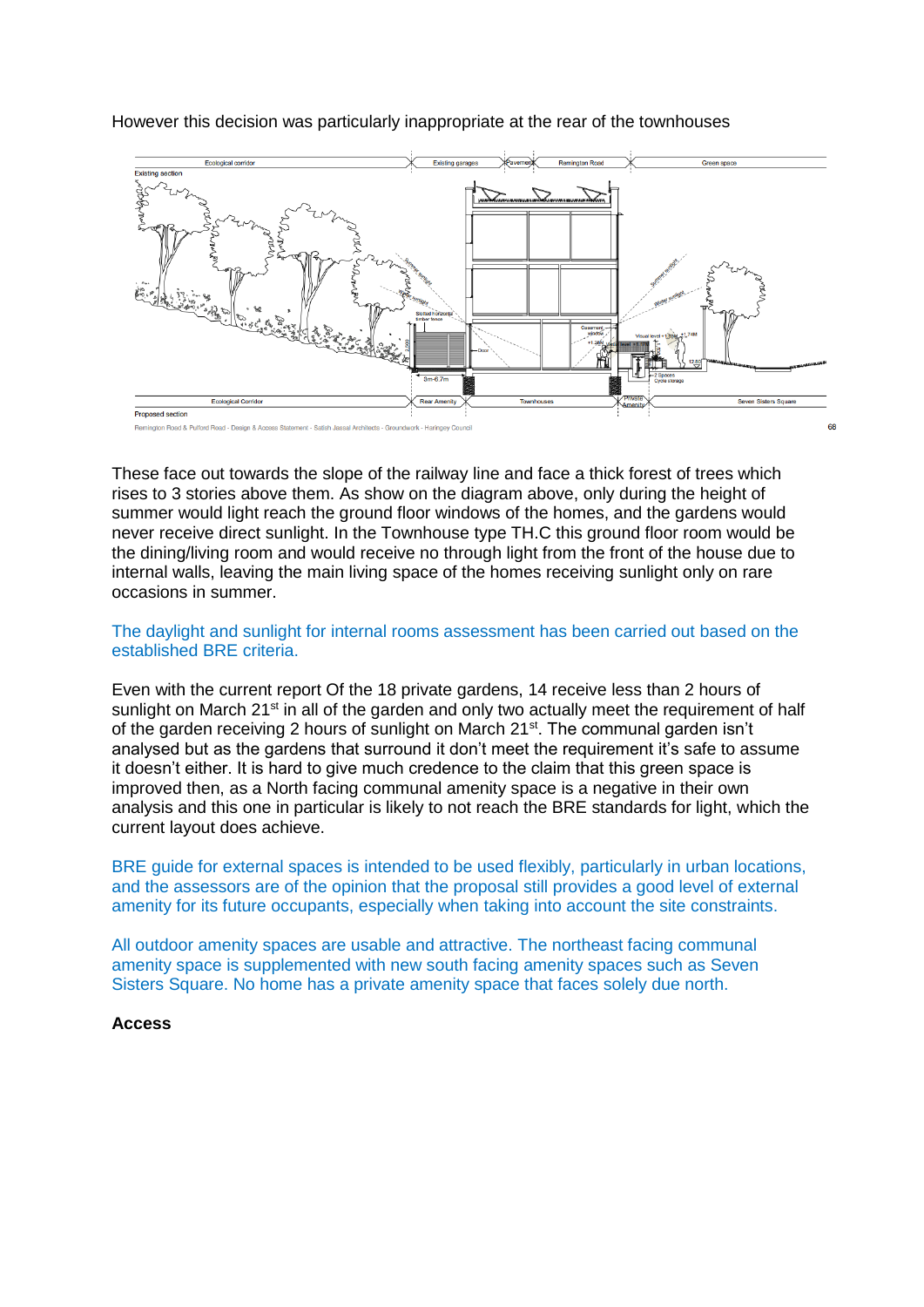

For access the refuse trucks will pass along Remington road, this presents a conflict as there is not the width for the truck to pass by the planned trees, there are 10 tree's along the route that a truck would pass through (green lines represent the swept path of the trucks body, red lines the swept path of the trucks, its particularly bad at the end of the road where there is a double row of trees planned. As refuse trucks are 4m high they won't pass under trees canopy but push through it.

- Suitable semi mature trees are proposed along the streets areas.
- A tree schedule has been provided and stated that crowns of the tree are 2m above the pavement to allow for vehicles to pass under and for vision splays.
- The trees have been specified at standard supply sizes 20-25cm girth min 2m clear stem the Pyrus (Pyrus calleryana 'red Spire) - proposed is a narrow-crowned tree that should not significantly encroach on the road space. It has deep roots and is suitable for street planting, is, frost and pollution tolerant and has good wind resistance - it has small leaves that will remain on the tree well into autumn and early winter depending on the weather. It has an average growth rate (approx. 12cm per year).
- the trees will be 'street trees' so their maintenance/trimming will be carried out by Highways and it is expected that there should not be any issues with foliage/branches impacting the ability to make refuse and recycling collections.

And this what's shown in the reports offered by the applicant, however tree's grow, the ones suggested for Remington road grow at 1-2 feet per year according to RHS. The suggestion of the applicant and the usual procedure on council estates is for them to be trimmed every 5 years, this would result in two tree's closing the gap between them by 10-20 feet, or the entirety of the road. It's telling that the applicant did not choose to forego a couple of tree's here when they are adding so many trees to the site, in likelihood this is because the loss of two trees would have meant they failed to reach the UGF threshold even overlooking the errors outlined above.

- Trees should be pruned every 2-3 years while young and every 3-5 years thereafter.
- The trees have been specified at this size as this is best for establishment.

## **Overlooking**

for the existing tenants as the side of their homes facing the proposed building is kitchen entrance hall and walkway there shouldn't be a severe issue, however for the new tenants in the block they will be facing five stories of walkways which run the entire length of the building, this is the most extreme example of overlooking that could be produced- offering an individual panoramic views into any of the proposed flats they chose to.